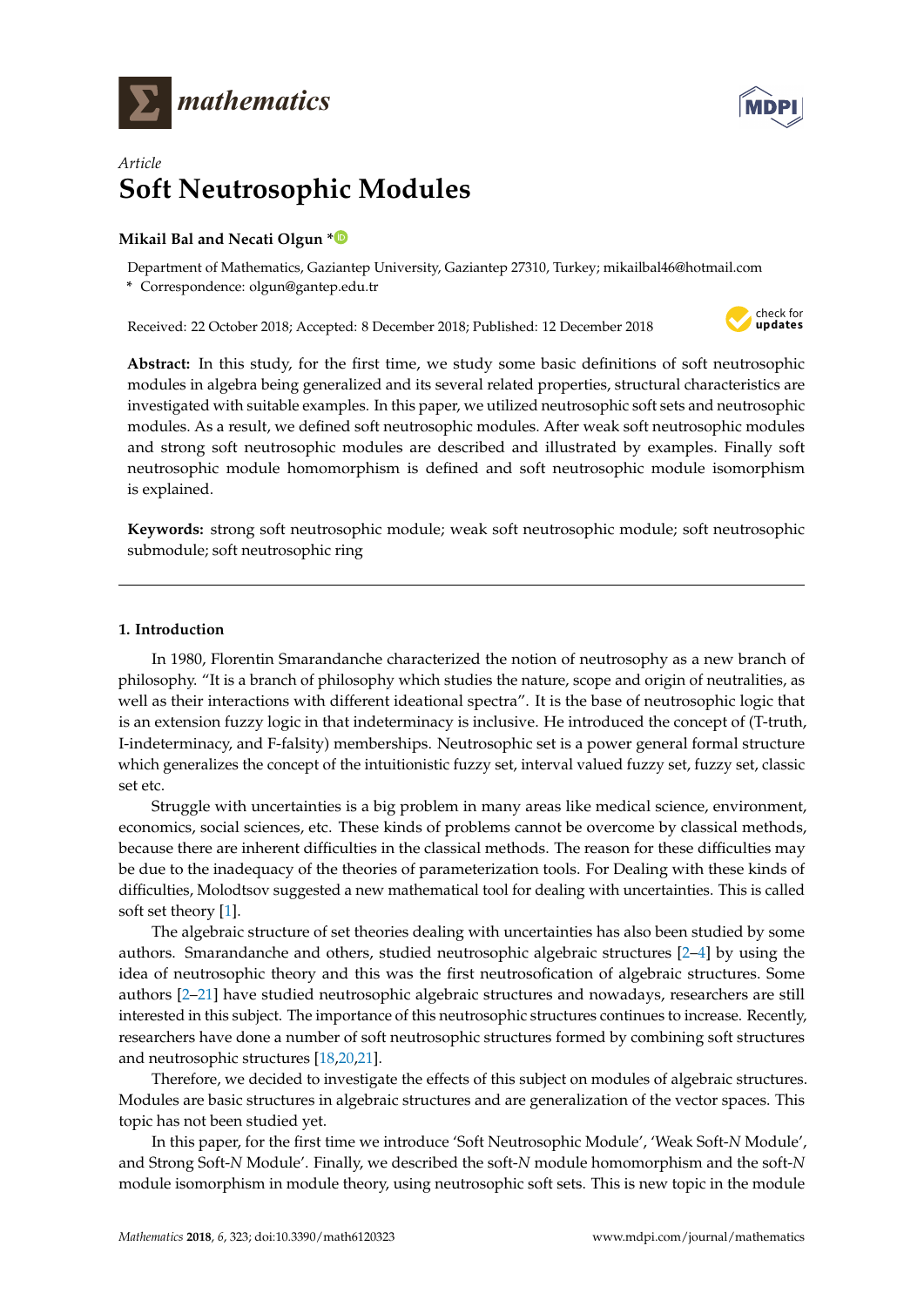theory and neutrosophic logic. The rest of the paper is organized as follows. After the literature review in Section [1](#page-0-0) and Preliminaries in Section [2,](#page-1-0) we introduce soft neutrosophic module, weak soft-*N* module and strong soft-*N* module and also examine the relations between weak soft-*N* module and strong soft-*N* module in Section [3.](#page-2-0) Finally, conclusions are given in Section [4.](#page-6-4)

### <span id="page-1-0"></span>**2. Preliminaries**

In this chapter, we remember some basic definition for soft sets and neutrosophic modules. These are related to fuzzy sets, soft sets, neutrosophic sets which are found in the literature [\[1,](#page-6-0)[2,](#page-6-1)[5](#page-6-5)[,22–](#page-7-2)[26\]](#page-7-3).

#### *2.1. Soft Sets Theory*

Let *U* be an initial universe set and *E* be a set of parameters. The power set of *U* is denoted by *P*(*U*) and *A* ⊂ *E*. Molodtsov defined the notation of a set in the following way:

**Definition 1.** *A pair (F, A) is called a soft set over U, where F is a mapping given by:*

$$
F: A \to P(U) [1]
$$

**Definition 2.** *For two soft sets (F, A) and (G, B) over a general universe U, we say that (F, A) is a soft subset of (G, B) if:*

*(i) A* ⊂ *B, and*

*(ii)*  $F(x)$  and  $G(x)$  are identical approximations  $\forall x \in A$ . We write  $(F, A) \subset (G, B)$ .

 $(F, A)$  is said to be a soft super set of  $(G, B)$  if  $(G, B)$  is a soft subset of  $(F, A)$ . We denote it by  $(F, A) \supset (G, B)$ *(see [\[1\]](#page-6-0)).*

**Definition 3.** *Two soft sets (F, A) and (G, B) on a common universe U are said to be soft equal if (F, A) is a soft subset of (G, B) and (G, B) is a soft subset of (F, A) (see [\[1\]](#page-6-0)).* 

**Definition 4.** *Union of two soft sets of (F, A) and (G, B) over the common universe U is the soft set (H, C), where*  $C = A \cup B$ *, and*  $\forall x \in C$ *,* 

$$
H(e) = F(x), \quad if x \in A - B,
$$
  
= (G), \quad if x \in B - A,  
= F(x) \cup G(x), \quad if x \in A \cap B.

We write:

$$
(F, A) \cup (G, B) = (H, C)(see [1]).
$$

**Definition 5.** *Intersection of two soft sets (F, A) and (G, B) over a common universe U is the soft set (H, C), where*  $C = A \cap B$ , and  $\forall x \in C$ ,  $H(x) = F(x)$  or  $G(x)$ , (as both are same set). We write:

$$
(F, A) \cap (G, B) = (H, C)(see [1]).
$$

*2.2. Neutrosophic Theory*

**Definition 6.** Let  $(G, * )$  be any group and  $G \cup I \ge \{x + yI : x, y \in G\}$  be a set. Then  $(G \cup I \ge$ , ∗) = *N*(*G*) *is called a neutrosophic group generated by I and G under the binary operation* ∗*. I is called the neutrosophic element with the property I<sup>2</sup> = I. For an integer n, n + 1, and nI are neutrosophic elements and 0.I = 0.I*−*<sup>1</sup> , the inverse of I is not defined and hence does not exist (see [\[2\]](#page-6-1)).*

**Theorem 1.** Let  $(*G* \cup *I* >, *) = N(*G*)$  *be the neutrosophic group. Then:* 

- *(i) N(G) always contains a group.*
- *(ii) N(G) is not a group in general (see [\[2\]](#page-6-1)).*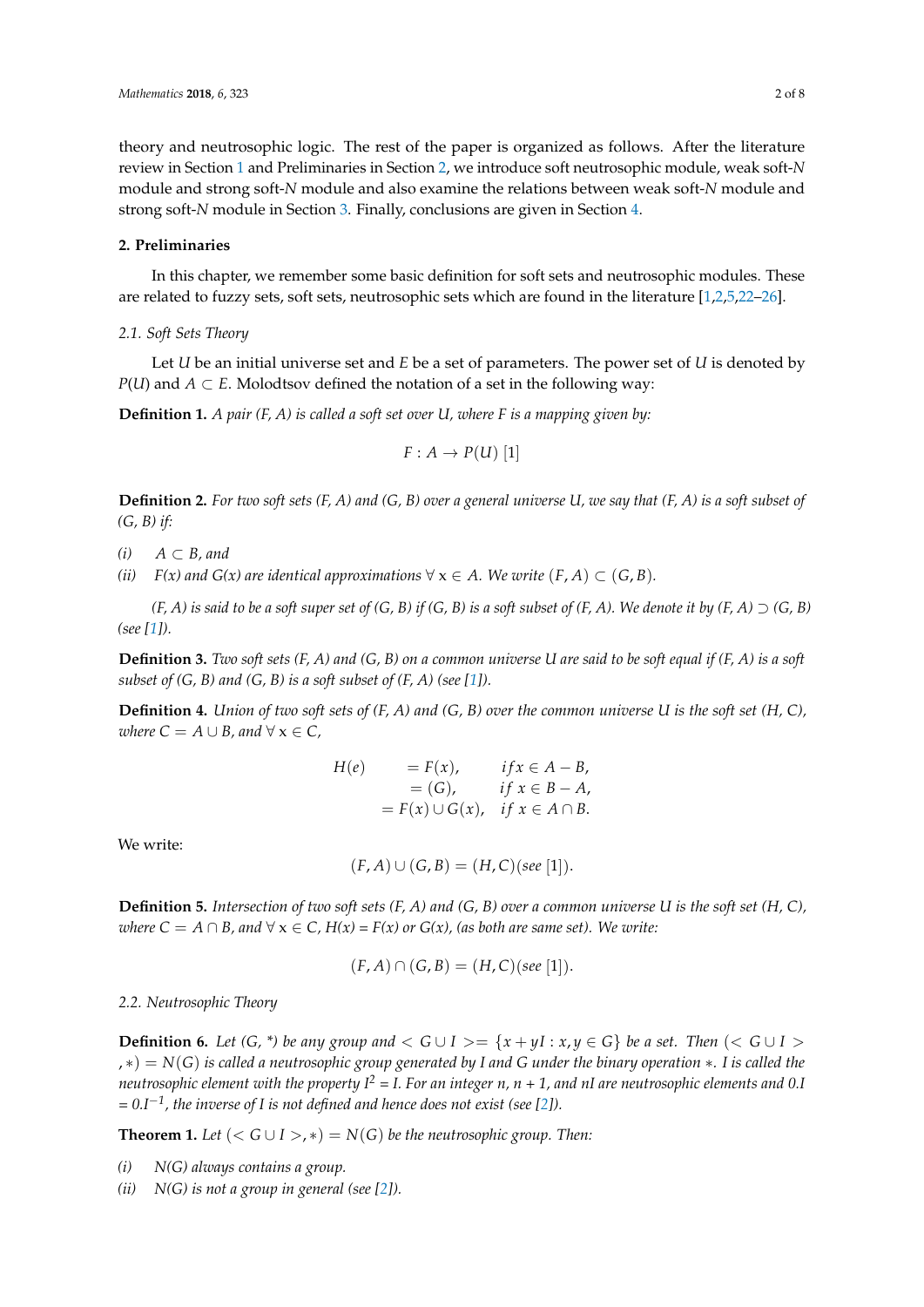**Definition 7.** *Let*  $\lt G \cup I \gt \gt = N(G)$  *be a neutrosophic group generated by I and G. A proper subset P(G) is said to be a neutrosophic subgroup if P(G) is a neutrosophic group (i.e., P(G) should contain a subgroup) (see [\[5\]](#page-6-5)).*

**Definition 8.** *Let*  $N(G)$  *be any neutrosophic group. If ab = ba for each a, b*  $\in$   $N(G)$ *, then*  $(N(G), *)$  *is called a commutative neutrosophic group (see [\[5\]](#page-6-5)).*

**Theorem 2.** *Let N(P) and N(M) be any two neutrosophic subgroups of a commutative neutrosophic group N(G). Then:*

- *(i)*  $N(P) ∩ N(M)$  *is a neutrosophic subgroup of N(G).*
- *(ii) N*(*P*).*N*(*M*) *is a neutrosophic subgroup of N(G),*
- *(iii)*  $N(P) \cup N(M)$  *is a neutrosophic subgroup of*  $N(G)$  *if and only if*  $N(M) \subseteq N(P)$  *or*  $N(P) \subseteq N(M)$ *(see [\[5\]](#page-6-5)).*

**Definition 9.** Let  $(R, +, *)$  be any ring. The set  $R \cup I \ge \{x + yI : x, y \in R\}$  is neutrosophic ring *generated by I and R under the operation of R (see [\[5\]](#page-6-5)).*

**Theorem 3.** *If*  $\langle R \cup I \rangle$  *a neutrosophic ring, then*  $\langle R \cup I \rangle$  *is a ring (see [\[5\]](#page-6-5)).* 

**Definition 10.** Let  $\langle R \cup I \rangle$  be a neutrosophic ring, We say that  $\langle R \cup I \rangle$  is commutative neutrosophic *ring if ab = ba*  $\forall a, b \lt R \cup I$  *> (see [\[5\]](#page-6-5)).* 

#### <span id="page-2-0"></span>**3. Soft Neutrosophic (Soft-***N***) Modules**

**Definition 11.** *Let ((H, A), +,.) be any soft G-module (G-mod) over a commutative soft ring (G, A) and let (H, A)*  $(I) = \langle (H, A) \cup I \rangle$  *be a soft-N set generated by*  $(H, A)$  *and I. The triple*  $((H, A) (I), +, .)$  *is defined a weak soft-N G-mod over a soft ring (G, A). In case of (G, A) (I) is a soft-N G-mod over a soft-N ring (G, A) (I), it is called a strong soft-N G-mod. The elements of (H, A) (I) are called soft-N elements and the elements of (G, A) (I) are described soft-N scalars.*

*If*  $a_1 = k + mI$ ,  $a_2 = n + pI \in H$  *(I) where k, m, n, p*  $\in$  *(H, A) and*  $q = u + vI \in (G, A)$  *(I) where u, v are scalars in G, we define:*

 $a_1 + a_2 = (k + mI) + (n + pI) = (k + n) + (m + p)$  I and

 $qa_1 = (u + vI) \cdot (k + mI) = uk + (um + kv + vm) I.$ 

**Example 1.** *Let (G, A) be a commutative soft ring and K be an ideal of (G, A).*

*(i) (G, A) (I) is a soft-N G-mod itself, because (G, A) (I) is a soft-N abelian group. Hence the multiplication in G gives us a mapping:*

$$
G \times (G, A) (I) \rightarrow (G, A) (I).
$$

*The soft-N ring axioms provide that this scalar multiplication turns G into a soft-N G-mod.*

- *(ii) (G, A) (I) is a weak soft-N G-mod on a soft ring (Q, A). Moreover this is a strong soft-N G-mod on a soft-N ring (Q, A) (I).*
- *(iii) If K is closed under addition and multiplication by arbitrary elements of soft (G, A) (I), then K is an soft-N G-mod under the (+) and (.) of G,*
- *(iv) (G, A)<sup>n</sup> (I) is a weak soft-N G-mod on a soft ring (G, A). Moreover this is a strong soft-N G-mod over a soft-N ring (G, A) (I).*
- *(v)*  $(H, A)_{m \times n}$  *(I)* = { $[a_{ij}]$ *:*  $a_{ij} \in (Q, A)$  *(I)} is a weak soft-N G-mod on a soft ring*  $(Q, A)$ *. Moreover this is a strong soft-N G-mod on a soft-N ring (Q, A) (I).*

**Theorem 4.** *Each strong soft -N G-mod is a weak soft-N G-mod.*

**Proof.** Let  $(H, A)$  (*I*) be a strong soft-*N* module over a soft-*N* ring  $(G, A)$  (*I*). We have,  $(G, A) \subseteq (G, A)$  (*I*) is true for every soft ring  $(G, A)$ . Therefore  $(H, A)$   $(I)$  is a weak soft-*N G-mod*.  $\Box$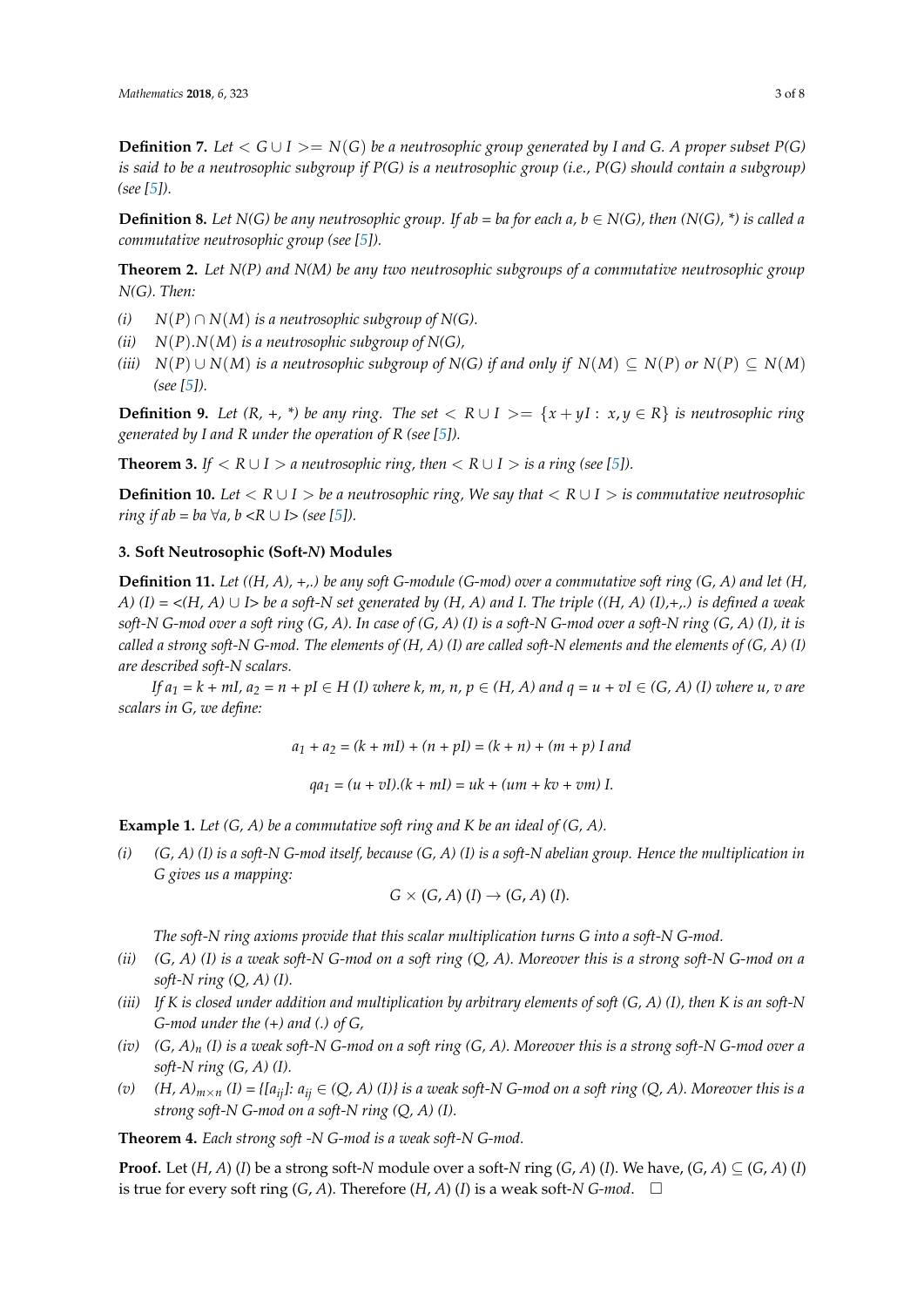**Theorem 5.** *Each weak (strong) soft-N G-mod is a soft G-mod.*

**Proof.** Assume that (*H*, *A*) (*I*) is a strong soft-*N* module over a soft-*N* ring (*G*, *A*) (*I*). Clearly visible,  $((H, A) (I), +, )$  is an abelian soft group. Let  $a_1 = k + mI$ ,  $a_2 = n + pI \in (H, A) (I)$ ,  $q = x + yI$ ,  $w = z + tI \in (G, A)$ *A*) (*I*) where *k*, *m*, *n*,  $p \in (H, A)$  and *x*, *y*, *z*, *t*  $\in$  *G*. Then:

(1) 
$$
q(a_1 + a_2) = (x + yI)(k + mI + n + pI)
$$
  
\n $= xk + xn + [xm + xp + yk + ym + yn + yp]I$   
\n $= (x + yI)(k + mI) + (x + yI)(n + pI)$   
\n $= qa_1 + qa_2.$   
\n(2)  $(q + w)a_1 = (x + yI + z + tI)(k + mI)$   
\n $= xk + zk + [xm + zm + yk + tk + ym + tm]I$   
\n $= (x + yI)(k + mI) + (z + tI)(k + mI)$   
\n $= qa_1 + wa_1$   
\n(3)  $(qw) a_1 = ((x + yI) (z + tI))(k + mI)$   
\n $= xzk + [xzm + xtk + yzk + ytk + xtm + yzm + ytm]I$   
\n $= (x + yI)((z + tI)(k + mI))$   
\n $= q(wa_1)$   
\n(4) For 1 + 1 + 0I  $\in G(I)$ , we have  
\n $1a_1 = (1 + 1I)(k + mI)$   
\n $= 1k + 1m I$   
\n $= k + mI = a_1.$ 

Consequently,  $(H, A)$   $(I)$  is a soft *G-mod*.  $\Box$ 

**Lemma 1.** Assume that  $(H, A)$  (I) is a strong soft-N G-mod over a soft-N ring  $(G, A)$  (I) and let  $a_1 = k + mI$ ,  $a_2$  $= n + pI, a_3 = u + vI \in (H, A)$  (I),  $q = x + yI \in (G, A)$  (I). Then:

- (*i*)  $a_1 + a_3 = a_2 + a_3$  *implies*  $a_1 = a_2$ *.*
- $(ii)$   $q0 = 0.$
- $(iii)$  0*a*<sub>1</sub> = 0.
- $(iv)$   $(-q) a_1 = q(-a_1) = -(q a_1).$

**Proof.** (i) Let  $a_1 + a_3 = a_2 + a_3$ . Then  $(k + ml) + (u + vl) = (n + pl) + (u + vl)$ . Clearly we obtain  $(k + ml) =$ (*n + pI*) from definition of the strong soft-*N G-mod*.

- (i)  $q(0 + 0I) = (x + yI)(0 + 0I) = (x0 + x0 + y0 + y0I) = (0 + 0I) = 0$
- (ii)  $0a_1 = 0(k + ml) = 0$
- (iii)  $(-q) a_1 = (-x yI) (n + p) = (-xn xpI ynI ypI) q(-a_1) = (x + yI) (-n pI) = (-xn xpI qI)$ *ynI* − *ypI*) −(*q a*<sub>1</sub>) = −((*x* + *yI*) (*n* + *pI*)) =(−*xn* − *xpI* − *ynI* − *ypI*).

Hence we obtain the equality  $(-q) a_1 = q (-a_1) = -(q a_1)$ .  $\square$ 

**Definition 12.** *Let*  $(H, A)$  (*I) be a strong soft-N G-mod on a soft-N ring*  $(G, A)$  *(<i>I)* and  $\emptyset \neq (N, A)$  (*I)*  $\subset$   $(H,$ *A) (I). If (N, A) (I) is itself a strong soft-N G-mod over (G, A) (I), then it is called a strong soft-N submodule of (M, A) (I). It is necessary that (M, A) (I) must contains a proper soft subset which is a soft G-mod.*

**Definition 13.** *Let*  $(H, A)$  (*I) be a weak soft-N G-mod over a soft ring*  $(G, A)$  *and*  $\emptyset \neq (N, A)$  *(<i>I)* ⊂  $(H, A)$  (*I)*. *if (N, A) (I) is itself a weak soft-N G-mod over (G, A), then it is called a weak soft-N submodule of (H, A) (I), It's necessary that (N, A) (I) must contains a proper subset which is a soft G-mod.*

**Theorem 6.** *Let*  $(H, A)$  (I) be a strong soft-N G-mod on a soft-N ring  $(G, A)$  (I) and  $\emptyset \neq (N, A)$  (I)  $\subset (H, A)$ *(I). Then (N, A) (I) is a strong soft-N submodule of (H, A) (I) if and only if the following conditions hold:*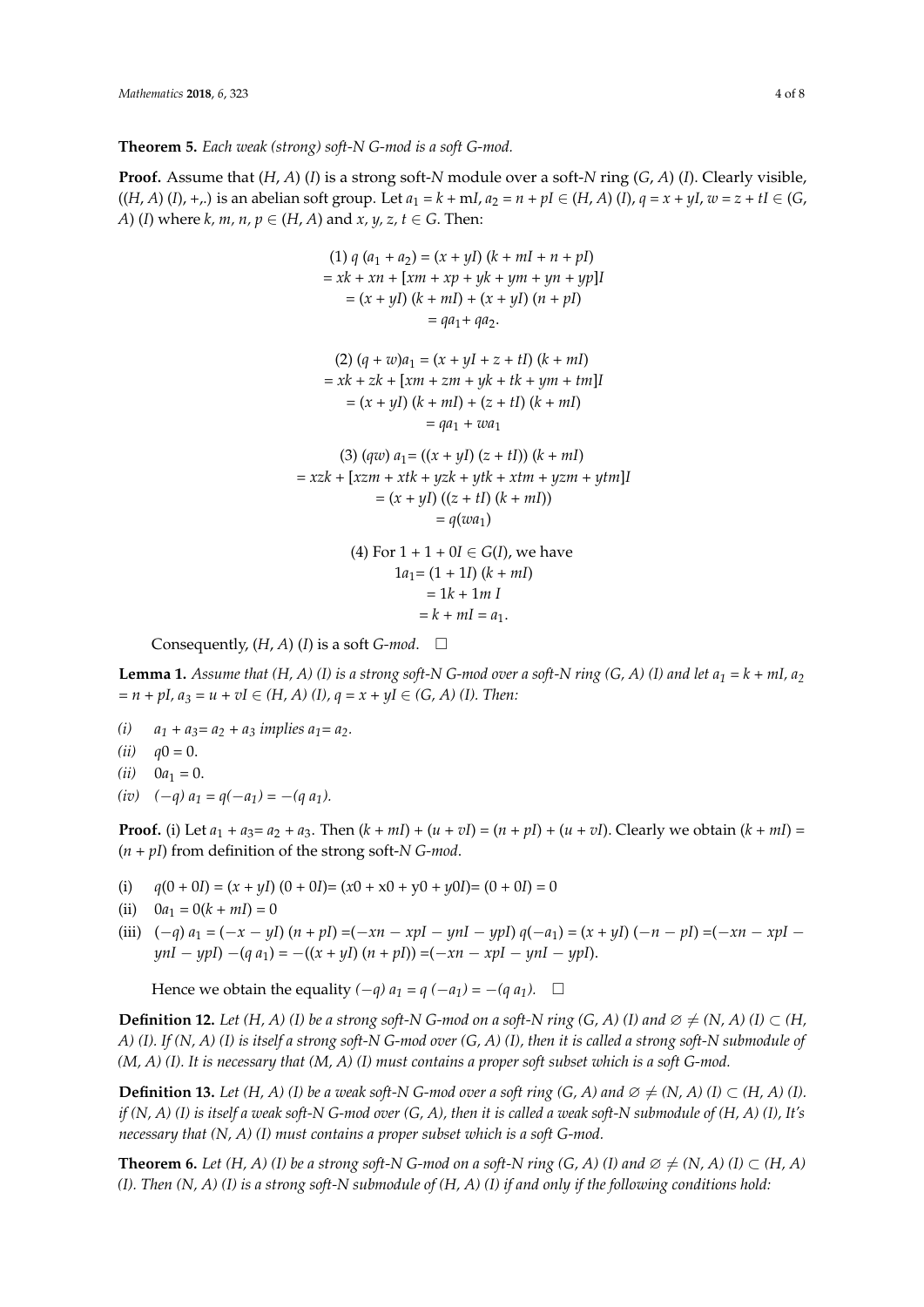- *(i) a*<sub>1</sub>*, a*<sub>2</sub>∈ *(N, A) (I), implies a*<sub>1</sub> + *a*<sub>2</sub>∈ *(N, A) (I).*
- *(ii)*  $a_1 \in (N, A)$  *(I)* and  $q = x + yI \in (G, A)$  *(I)* for all  $x, y \in G$  implies  $qa_1 \in (N, A)$  *(I).*
- *(iii) (N, A) (I) must include a proper soft subset which is a soft G-mod.*

**Proof.** ( $\Rightarrow$ ) This is clear, since  $(N, A)$  (*I*) must contain the zero element 0 of  $(H, A)$  (*I*), and  $(N, A)$  (*I*) must be closed under the addition of (*H, A*) (*I*) and under scalar multiplication by arbitrary elements of (*G*, *A*) (*I*).

 $(\Leftarrow)$  By the Subgroup Criterion,  $(N, A)$  (*I*) is an additive subgroup of  $(H, A)$  (*I*); also, by (ii),  $(N, A)$ *(I)* is closed under scalar multiplication by arbitrary elements of (*G*, *A*) (*I*). It is now clear that module properties are automatically inherited from (*H*, *A*) (*I*).

If (i) and (ii) are combined in the above theorem, we can write as follows.  $\Box$ 

**Corollary 1.** *Let*  $(H, A)$  (*I) be a strong soft-N G-mod on a soft-N ring*  $(G, A)$  *(<i>I) and let*  $\emptyset \neq (N, A)$  (*I)*  $\subset$   $(H,$ *A) (I). Then (N, A) (I) is a strong soft-N submodule of (M, A) (I) if and only if the following conditions hold:*

- *(i)*  $a_1, a_2 \in (N, A)$  *(I)* and every q,  $w \in (G, A)$  *(I)*, implies  $qa_1 + wa_2 \in (N, A)$  *(I)*
- *(ii) (N, A) (I) must include a proper soft subset which is a soft G-mod.*

**Example 2.** *Let (H, A) (I) be a weak (strong) soft-N G-mod. Then (H, A) (I) is a weak (strong) soft-N submodule of itself. It is called a trivial weak (strong) soft-N submodule.*

**Example 3.** *Let*  $(H, A)$   $(I) = (G, A)$   $(I)$  be a strong soft-N G-mod on a soft-N ring  $(G, A)$   $(I)$ . The set  $(N, A)$   $(I)$  =  ${(a_1 = x + yI, a_2 = z + tI, 0 = 0 + 0I) \in (H, A) (I): x, y, z, t \in (H, A)}$  is a strong soft-N submodule of  $(H, A) (I):$ 

**Example 4.** *Let*  $(H, A)$   $(I) = (H, A)_{m^*n}(I) = \{ [x_{ij}] : x_{ij} \in (H, A)$   $(I) \}$  be a strong soft-N G-mod on  $(G, A)$   $(I)$ . *The set of soft matrices (N, A) (I)= (H, A)* $_{m*n}$  *(I) = {[ y<sub>ij</sub>]: y<sub>ij</sub> ∈ (G, A) (I) and trace (H) = 0} is a strong soft-N submodule of (G, A) (I).*

**Theorem 7.** Assume that  $(H, A)$  (I) is a strong soft-N G-mod on a soft-N ring  $(G, A)$  (I) and  $\{(N, A)<sub>n</sub>(I)\}_{n \in \lambda}$  is *a family of strong soft-N submodules of*  $(H, A)$  *(I). Then*  $\cap$   $(N, A)_n(I)$  *is a strong soft-N submodule of*  $(H, A)$  *(I).* 

**Proof.** Obviously,  $0_{(H, A)} \cap (N, A)_{n}(I)$  for  $\forall n \ 0_{(M, A)}$ ,  $A)_{n}(I$  and hence  $\cap (N, A)_{n}(I) \neq \emptyset$ . Let  $x, y \cap (N, A)_{n}(I)$  $A$ )n(*I*) and let *a* (*G*, *A*) (*I*) soft *N-ring*. Due to, for  $\forall n \ x - y \ N$ ,  $A$ )n(*I* and  $ax \ N$ ,  $A$ )n(*I* then  $x - y \ \cap (N$ , *A*)<sub>n</sub>(*I*) and *ax* ∩ (*N, A*)<sub>n</sub>(*I*). Therefore ∩ (*N, A*)<sub>n</sub>(*I*) is a strong soft-*N* submodule of (H, A) (*I*). □

**Remark 1.** Let  $(H, A)$  (I) be a strong soft-N G-mod on a soft-N ring  $(G, A)$  (I) and let  $(N, A)<sub>1</sub>(I)$  and  $(N, A)<sub>2</sub>(I)$ *be two distinct strong soft-N submodule of*  $(H, A)$  *(I). Usually,*  $(N, A)_1(I) \cup (N, A)_2(I)$  *is not a strong soft-N submodule of (H, A) (I). On the other hand, in that case*  $(N, A)_1(I) \subseteq (N, A)_2(I)$  *or*  $(N, A)_2(I) \supseteq (N, A)_1(I)$ *,*  $(N, A)_2(I) \supseteq (N, A)_2(I)$  $A$ <sub>*1</sub>*(*I*) *U* (*N*, *A*)<sub>*2*</sub>(*I*) *is a strong soft-N submodule of (H, A)* (*I*).</sub>

**Definition 14.** *Let (H, A) (I) and (N, A) (I) be strong soft-N G-mod on a soft-N ring (G, A) (I) and let σ: (H, A) (I)* → *(N, A) (I) be a mapping of (H, A) (I) into (N, A) (I). σ is called a soft-N G-mod homomorphism but only if the following conditions hold:*

*(i) σ is a soft G-mod homomorphism.*

$$
(ii) \quad \sigma(I) = I.
$$

*If σ is a bijective soft-N G-mod homomorphism, σ is called a soft-N G-mod isomorphism and it is shown as*  $(H, A)$   $(I) \cong (N, A)$   $(I)$ .

**Definition 15.** *Let (H, A) (I) and (N, A) (I) be strong soft-N G-mod on a soft-N ring (G, A) (I) and let σ: (H, A)*  $(I) \rightarrow (N, A)$   $(I)$  be a soft-N G-mod homomorphism.

- *(i) The set {n (N, A) (I):*  $\sigma(h) = n$  *for some h H, A) (I)} is called the image of*  $\sigma$  *and it is denoted by Im* $\sigma$ *.*
- *(ii) The set {a<sub>m</sub> (H, A) (I):*  $\sigma$  *(a<sub>m</sub>) = 0 for some a<sub>m</sub> H (I)} is called the kernel of*  $\sigma$  *and it is denoted by Ker* $\sigma$ *.*

**Example 5.** *Let (H, A) (I) be a strong soft-N G-mod over a soft-N ring (G, A) (I).*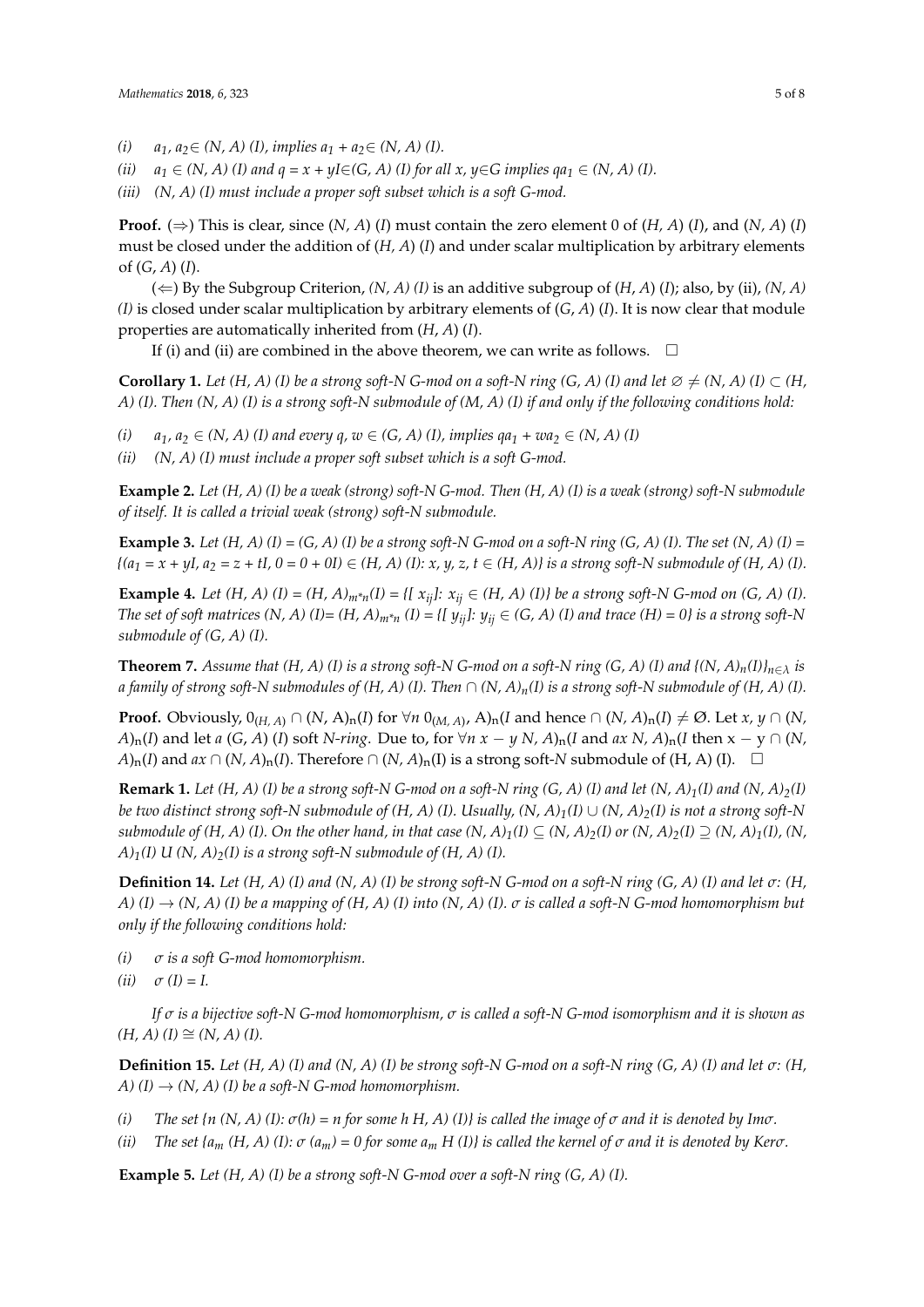- *(i) The mapping*  $\sigma$ :  $(H, A)$   $(I) \rightarrow (H, A)$   $(I)$  *is described as*  $\sigma(a) = a \ \forall \ a \in (H, A)$   $(I)$  *is soft-N G-mod homomorphism. Furthermore Kerσ = 0.*
- *(ii) The mapping*  $\sigma$ :  $(H, A)$   $(I) \rightarrow (H, A)$   $(I)$  is described as  $\sigma(a) = 0 \ \forall \ a \in (H, A)$   $(I)$  is soft-N G-mod *homomorphism since*  $I \in (H, A)$  *(I). On the other hand*  $\sigma(I) \neq 0$ .

**Theorem 8.** *Let*  $(H, A)$  (I) and  $(N, A)$  (I) be strong soft-N G-mod on a soft-N ring  $(G, A)$  (I). If  $\sigma$ : $(H, A)$  (I)  $\rightarrow$ *(N, A) (I) be a soft-N G-mod homomorphism, then*

- *(i) The kernel of σ is not a strong soft-N submodule of (H, A) (I), on the other hand it is a soft submodule of (H, A).*
- *(ii) The image of*  $\sigma$  *is a strong soft-N submodule of (N, A) (I).*

**Proof.** (i) Clearly, *I* (H, A) (I) and *σ* (*I*) 0. This implies that kernel of *σ* does not contain *I*. Therefore *Kerσ is not a strong* soft-*N submodule of* (H, A) (I). But the kernel of *σ* is a soft submodule of (*H, A*) [\[26\]](#page-7-3). (ii) Open.  $\Box$ 

**Theorem 9.** *Let (N, A) (I) be a strong soft-N submodule of a strong soft-N G-mod (M, A) (I) on a soft-N ring*  $(G, A)$  (I). If  $\sigma$ :  $(H, A)$  (I)  $\rightarrow$   $(H, A)$  (I)/(N, A) (I) is a mapping described as  $\sigma$ (a) = a + (N, A) (I)  $\forall$  a  $\in$  (H, A) *(I) then σ is not a soft-N G-mod homomorphism.*

**Proof.** We have  $\sigma(I) = I + (N, A)$  (I) =  $(N, A)$  (I)  $\neq I$  from definition of  $\sigma$ . Therefore  $\sigma$  *is not a* soft-*N G-mod* homomorphism.  $\square$ 

**Theorem 10.** *Let (N, A) (I) be a strong soft-N submodule of a strong soft-N G-mod (H, A) (I) on a soft-N ring*  $(G, A)$  (I) and let  $\sigma: (H, A)$  (I)  $\rightarrow$   $(K, A)$  (I) be a soft-N G-mod homomorphism on  $(G, A)$  (I). If  $\sigma_{(N, A)}$  ( $(N, A)$ )  $(I) \rightarrow (K, A)$  *(I) is the restriction of*  $\sigma$  *to*  $(N, A)$  *(I) is described as*  $\sigma_{(N, A)(I)}$   $(n) = \sigma(n)$ *. Then:* 

- *(i) Ker*  $\sigma \cap (N, A)$  *(I)* =  $(N, A)$  *(I) Ker* $\sigma_{(N, A)(I)}$
- *(ii)*  $\sigma$   $_{(N,A)(I)}$  *is a soft-N G-mod homomorphism.*
- *(iii)*  $\sigma$  *((N, A) (I))* =  $Im \sigma_{(N,A)(I)}$ *.*

**Proof.** (i) It is clear from the homological properties of *σ*.

- (i) The restriction of  $\sigma$  to  $(N, A)$  (I),  $\sigma_{(N, A)(I)}$  is a soft-N *G-mod* homomorphism since  $\sigma$  is a soft-N *G-mod* homomorphism.
- (ii) It is obtain easily from definition of the  $\sigma$ .  $\Box$

**Remark 2.** *If* (H, A) (I) and (N, A) (I) are strong soft-N G-mod on a soft-N ring (G, A) (I). Let  $\sigma$ ,  $\mu$ : (H, A) (I)  $\rightarrow$  *(N, A) (I) are soft-N G-mod homomorphisms. Then*  $(\sigma + \mu)$  *and (k* $\sigma$ *) are not soft-N G-mod homomorphisms* for any  $k \in (G, A)$  (1). Because  $(\sigma + \mu)(I) = \sigma(I) + \mu(I) = I + I = 2I \neq I$  and  $(k\sigma)(I) = k\sigma(I) = kI \neq I$  for every k  $\in$   $(G, A)$   $(I)$ .

*Therefore, If Hom((H, A) (I), (N, A) (I)) is the collection of every soft-N G-mod homomorphisms from (H, A) (I) into (N, A) (I) and it is not a soft-N G-mod on (G, A) (I). That is completely different from which is attainable in the classical G-mod.*

**Definition 16.** *Let (N, A) (I), (H, A) (I) and (K, A) (I) be strong soft-N G-mod on a soft-N ring (G, A) (I). Let*  $\sigma$ <sup>*:*(K, A) (I)  $\rightarrow$  *(H, A) (I)* and  $\mu$ *:*(H, A) (I)  $\rightarrow$  *(N, A) (I)* be soft-N G-mod homomorphism., the composition  $\mu \sigma$ *:*</sup>  $(K, A)$   $(I) \rightarrow (N, A)$   $(I)$  *is described as*  $\mu$   $(\sigma(k)) = \mu \sigma(k)$  *for*  $\forall$   $k \in (K, A)$   $(I)$ *.* 

**Theorem 11.** *Let*  $(N, A)$  (I),  $(H, A)$  (I) and  $(K, A)$  (I) be strong soft-N G-mod on a soft-N ring  $(G, A)$  (I). If  $\sigma$ :  $(K, A)$  (I)  $\rightarrow$   $(H, A)$  (I) and  $\mu$ : $(H, A)$  (I)  $\rightarrow$   $(N, A)$  (I) are soft-N G-mod homomorphisms, then the composition  $\sigma$ *and*  $\mu$ ,  $\mu \sigma$ : (K, A) (I)  $\rightarrow$  (N, A) (I) is a soft-N G-mod homomorphism.

**Proof.** Obviously, *µσ* is a soft *G-mod* homomorphism for *k I K, A*) (*I*) and we have:

µσ(*I*) =µ(σ(*I*))  $= \mu(I)$  $= I$ .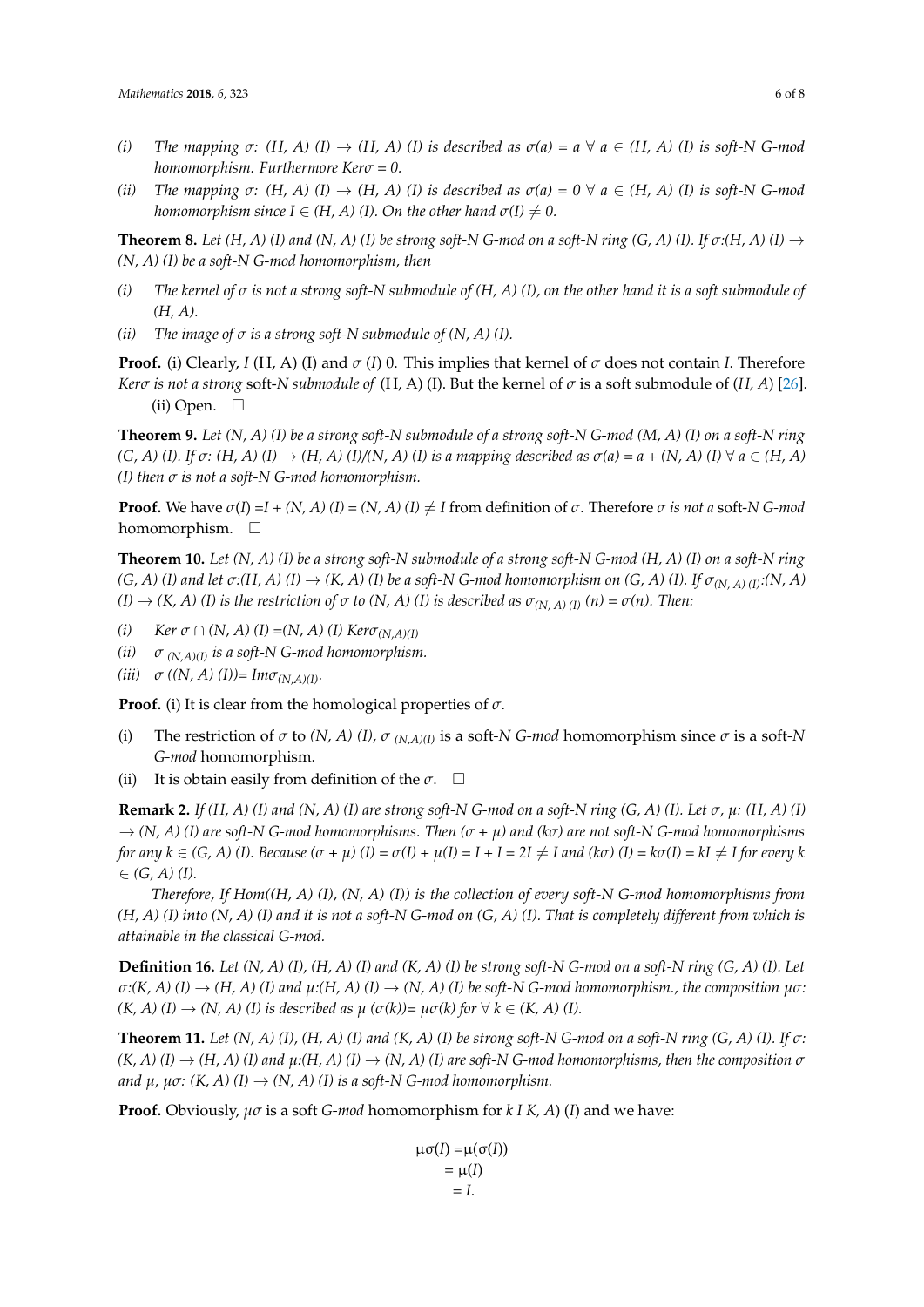Therefore, *µσ* is a soft-*N G-mod* homomorphism.

**Corollary 1.** *Let HOM((H, A) (I), (H, A) (I)) be the collection of every soft-N G-mod homomorphisms from (H, A)* (I) onto (H, A) (I). Then we have  $(\sigma \mu) \lambda = \sigma(\mu \lambda)$  for  $\forall \lambda, \mu, \sigma \in HOM((H, A) (I), (H, A) (I)).$ 

**Proof.** It is open from the Theorem 11.  $\Box$ 

**Theorem 12.** *Assume that (K, A) (I), (H, A) (I) and (N, A) (I) are strong soft-N G-mod on a soft-N ring (G, A) (I). and*  $\sigma$ :  $(K, A)$  *(I)*  $\rightarrow$   $(H, A)$  *(I)* and  $\mu$ : $(H, A)$  *(I)*  $\rightarrow$  *(N, A) (I)* are soft-N *G*-mod homomorphisms. Then,

- *(i) If µσ is surjective, then σ is surjective.*
- *(ii) If µσ is injective, then µ is injective.*
- *(iii) If µ and σ are injective, then µσ is injective.*

**Proof.** It is clear from the properties of mappings.  $\Box$ 

#### <span id="page-6-4"></span>**4. Conclusions**

This paper is mainly focused on soft neutrosophic module. Firstly, we have examined the generalization and some structural features of soft-*N* modules in the appropriate examples. Then we described and exemplified weak soft-*N* modules and strong soft-*N* modules. We proved that each strong soft -*N G-mod* is a weak soft-*N G-mod* and each weak (strong) soft-*N G-mod* is a soft *G-mod*. Finally, we described the soft-*N* module homomorphism and the soft-*N* module isomorphism and examined some properties of the soft-*N* module homomorphism. Using the results obtained, researchers can investigate the homological characteristics of these modules.

**Author Contributions:** Investigation, M.B.; Writing— review & editing, N.O.

**Conflicts of Interest:** The authors declare no conflict of interest.

#### **References**

- <span id="page-6-0"></span>1. Molodtsov, D. Soft Set Theory—First result. *Comput. Math. Appl.* **1999**, *37*, 19–31. [\[CrossRef\]](http://dx.doi.org/10.1016/S0898-1221(99)00056-5)
- <span id="page-6-1"></span>2. Shabir, M.; Ali, M.; Naz, M.; Smarandache, F. Soft Neutrosophic Group. *Neutrosophic Sets Syst.* **2013**, *1*, 13–25.
- 3. Ali, M.; Smarandache, F.; Shabir, M.; Naz, M. Soft Neutrosophic Ring and Soft Neutrosophic Field. *Neutrosophic Sets Syst.* **2014**, *3*, 53–57.
- <span id="page-6-2"></span>4. Ali, M.; Smarandache, F.; Vladareanu, L.; Shabir, M. Generalization of Soft Neutrosophic Rings and Soft Neutrosophic Fields. *Neutrosophic Sets Syst.* **2014**, *6*, 35–41.
- <span id="page-6-5"></span>5. Agboola, A.A.A.; Akinola, A.D.; Oyebola, O.Y. Neutrosophic Rings I. *Int. J. Math. Comb.* **2011**, *4*, 1–14.
- 6. Yetkin, E.; Olgun, N. A New Type Fuzzy Module over Fuzzy Rings. *Sci. World J.* **2014**, *2014*, 730932. [\[CrossRef\]](http://dx.doi.org/10.1155/2014/730932) [\[PubMed\]](http://www.ncbi.nlm.nih.gov/pubmed/24737989)
- 7. Sharp, R.Y. *Steps in Commutative Algebra*, 2nd ed.; Cambridge University Press: Cambridge, UK, 2000.
- 8. Bera, T.; Mahapatra, N.K. On Neutrosophic Soft Linear Spaces. *Fuzzy Inf. Eng.* **2017**, *9*, 299–324. [\[CrossRef\]](http://dx.doi.org/10.1016/j.fiae.2017.09.004)
- 9. Acar, U.; Koyuncu, F.; Tanay, B. Soft Sets and Soft Ring. *Comput. Math. Appl.* **2010**, *59*, 3458–3463. [\[CrossRef\]](http://dx.doi.org/10.1016/j.camwa.2010.03.034)
- 10. Uluçay, V.; Sahin, M.; Olgun, N.; Oztekin, O.; Emniyet, A. Generalized Fuzzy σ-Algebra and Generalized Fuzzy Measure on Soft Sets. *Indian J. Sci. Technol.* **2016**, *9*, 1–7. [\[CrossRef\]](http://dx.doi.org/10.17485/ijst/2016/v9i4/61989)
- 11. Uluçay, V.; ¸Sahin, M.; Olgun, N. Soft Normed Rings. *SpringerPlus* **2016**, *5*, 1950–1956. [\[CrossRef\]](http://dx.doi.org/10.1186/s40064-016-3636-9)
- 12. Vasantha Kandasamy, W.B.; Smarandache, F. *Neutrosophic Rings*; Hexis: Phoenix, AZ, USA, 2006.
- 13. Uluçay, V.; ¸Sahin, M.; Olgun, N. Normed Z-Modules. *Int. J. Pure Appl. Math.* **2017**, *112*, 425–435.
- 14. ¸Sahin, M.; Olgun, N.; Uluçay, V. Normed Quotient Rings. *New Trends Math. Sci.* **2018**, *6*, 52–58.
- 15. ¸Sahin, M.; Olgun, N.; Kargın, A.; Uluçay, V. Isomorphism theorems for soft G-modules. *Afr. Mat.* **2018**, *29*, 1–8. [\[CrossRef\]](http://dx.doi.org/10.1007/s13370-018-0621-1)
- 16. Smarandache, F.; ¸Sahin, M.; Kargın, A. Neutrosophic Triplet G-Module. *Mathematics* **2018**, *6*, 53. [\[CrossRef\]](http://dx.doi.org/10.3390/math6040053)
- 17. ¸Sahin, M.; Kargın, A. Neutrosophic Triplet Inner Product. *Neutrosophic Oper. Res.* **2017**, *2*, 193–205.
- <span id="page-6-3"></span>18. ¸Sahin, M.; Uluçay, V.; Olgun, N.; Kilicman, A. On Neutrosophic Soft Lattices. *Afr. Mat.* **2017**, *28*, 379–388.
- 19. Sahin, M.; Deli, I.; Ulucay, V. Similarity measure of bipolar neutrosophic sets and their application to multiple criteria decision making. *Neural Comput. Appl.* **2016**, *29*, 739–748.